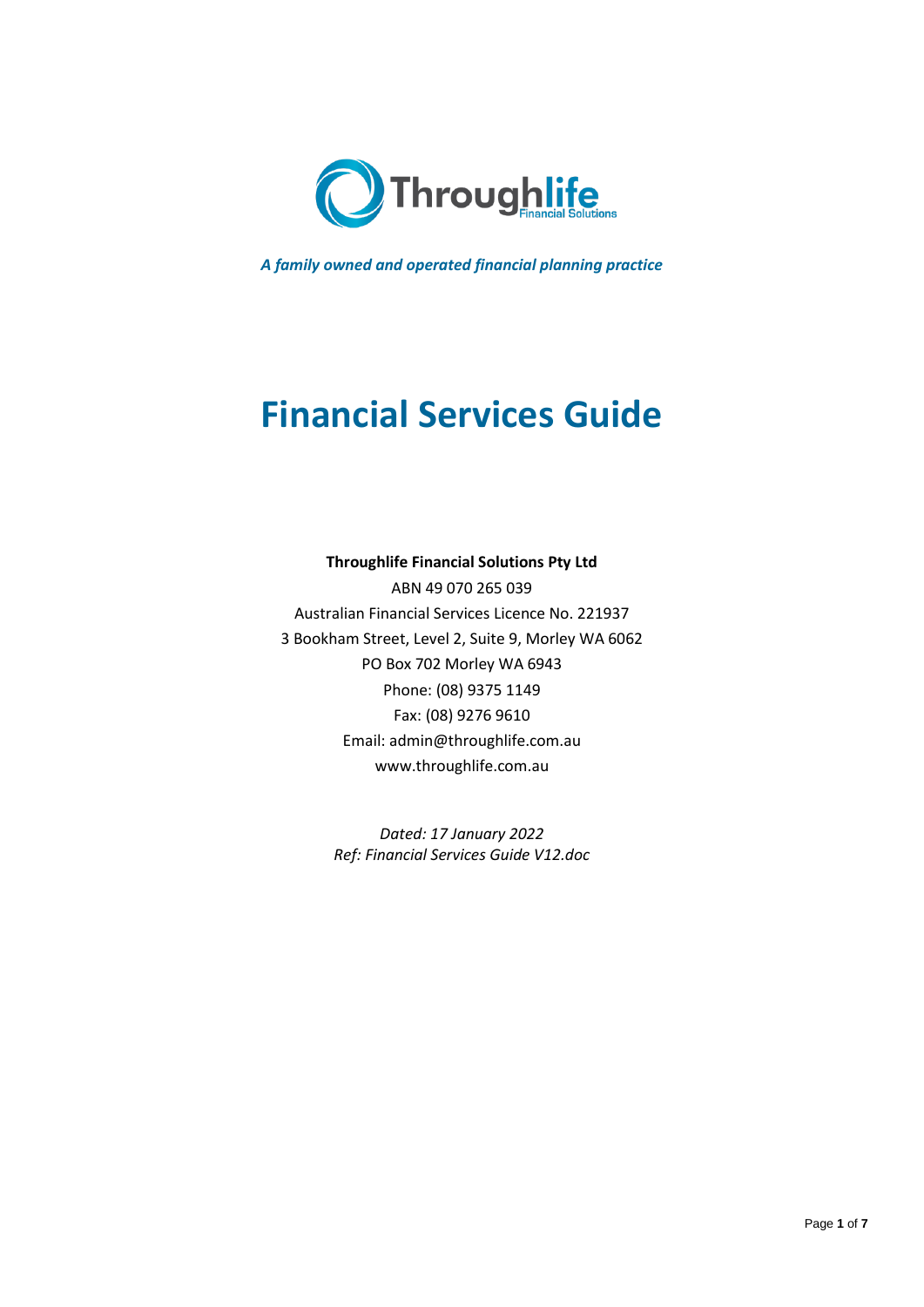## **Purpose of this guide**

This Financial Services Guide (FSG) is intended to inform you of certain basic matters relating to our relationship, prior to us providing you with a financial service. The matters covered by the FSG include who we are, how we can be contacted, what services we are authorised to provide to you, how we are remunerated, details of our internal and external dispute resolution procedures, along with how you can access them.

When you engage our services you will receive a Statement of Advice and the appropriate product disclosure statements for financial products you invest in. For subsequent dealings with us, when new advice is given, you will either be provided a Statement of Advice (SoA) (written) or a Record of Advice (RoA) (written or verbal) depending on the nature of the service provided. A RoA will be provided instead of a SoA if there have been no significant changes in your personal circumstances or the basis of the advice has not significantly changed since your last SoA was provided. You have the right to request a copy of your RoA at any time.

## **Not Independent**

We are committed to providing you with quality advice and will take your personal financial situation, objectives and needs into consideration when providing you with this advice. We are also bound to inform you that the advice provided is not independent, impartial and unbiased as representatives under Throughlife Financial Solutions Licensee receive commissions in relation to Life Insurance products and operate with restriction relating to the financial products which I provide financial service to. Our Approved List is considered a restriction as we do not review every product available but rely on our research and investment committee process to compile an appropriate list.

If you have any questions or concerns regarding this disclosure, please contact Steven Mateljan on 08 9375 1149.

## **Authorised Representative & Adviser**

Steven Mateljan Authorised Representative No. 315744 3 Bookham Street, Level 2, Suite 9, Morley WA 6062, PO Box 702 Morley WA 6943 Phone: (08) 9375 1149, Fax: (08) 9276 9610 Email: [admin@throughlife.com.au](mailto:admin@throughlife.com.au)

Steven Mateljan is the primary adviser at Throughlife Financial Solutions and has been manager of the business since 2006. He has completed his Advanced Diploma of Financial Planning and is currently studying his Graduate Diploma of Financial Planning. Steven has completed his Financial Adviser Exam in accordance with the Financial Adviser Standards and Ethics Authority (FASEA) requirements. With a focus on high service standards and strategy driven advice Steven has further developed the Throughlife Financial Solutions advice process to the professional service it is today.

## **Authorised Representative & Adviser**

Douglas Steven Mateljan Authorised Representative No. 222630 3 Bookham Street, Level 2, Suite 9, Morley WA 6062, PO Box 702 Morley WA 6943 Phone: (08) 9375 1149, Fax: (08) 9276 9610 Email: [admin@throughlife.com.au](mailto:admin@throughlife.com.au)

Doug Mateljan is authorised to provide advice as an Authorised Representative of Throughlife Financial Solutions. Doug is a qualified accountant and has been a member of CPA Australia since 7/5/1975 with the status of CPA (FPS) Financial Planning Specialist. Doug has in excess of 30 years of business experience encompassing senior executive, financial and general management positions in large corporations and owning/operating a number of small to medium sized businesses together with providing personal and business consultancy.

Doug & Steven's authorisation extend to the full authorisations of the licence. Advice may be provided by Doug and Steven, either jointly or individually.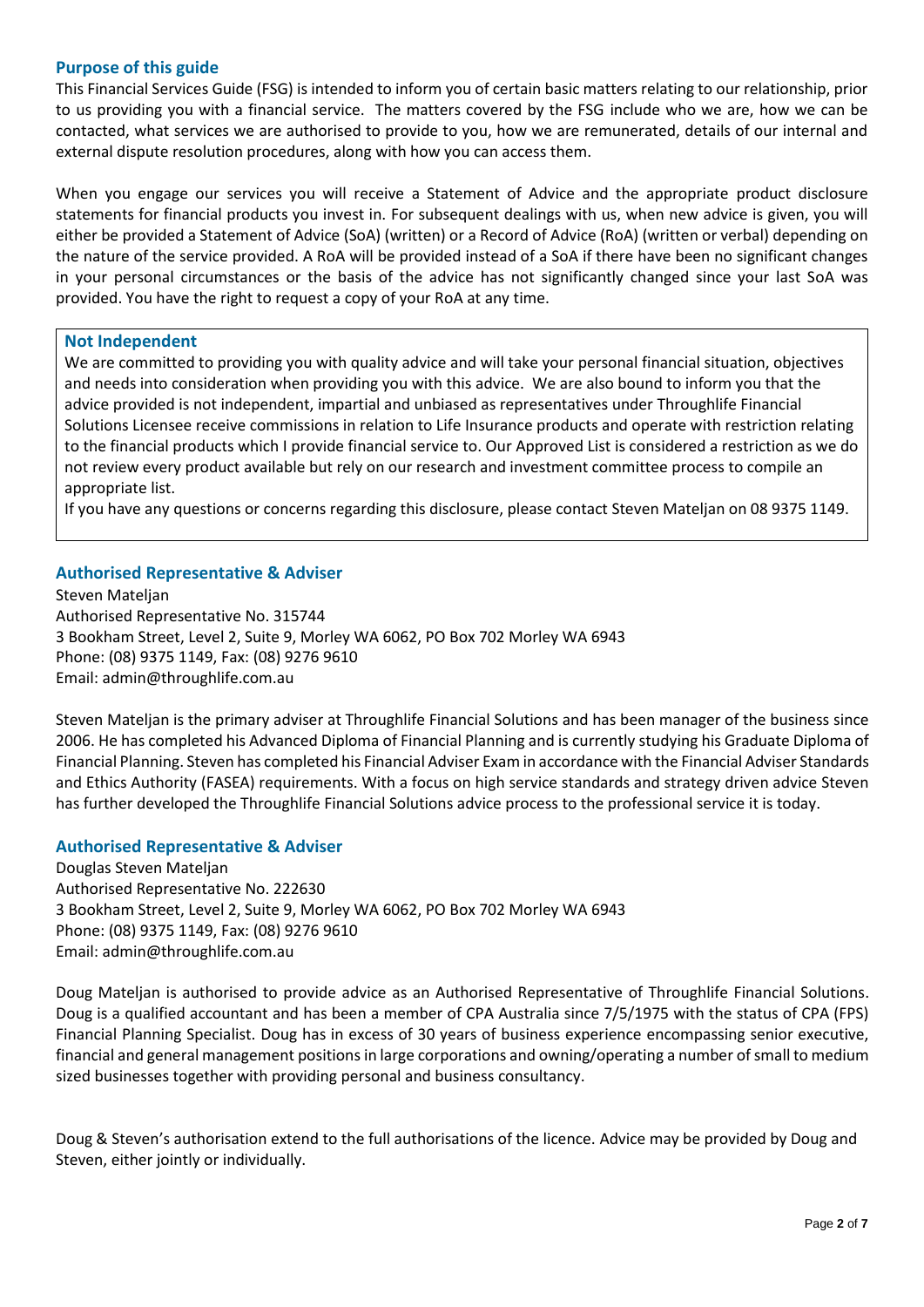#### **FASEA**

Financial Adviser Standards and Ethics Authority Ltd (FASEA), the standards body for Part 7.6 of the Corporations Act 2001 (The Code) has determined a Code of Ethics.

From 1st January 2020, the Code imposes ethical duties on all providers of personal advice to retail clients and is designed to promote higher standards of behaviour and professionalism in the financial services industry. Throughlife Financial Solutions and our representatives will always act in a way that demonstrates, realises and promotes the five values and twelve standards of the Code. The Code can be viewed via the [www.fasea.gov.au/code](http://www.fasea.gov.au/code-of-ethics/)[of-ethics/](http://www.fasea.gov.au/code-of-ethics/) website.

## **Privacy of your information**

We maintain a record of your personal information which includes your personal facts, details of your investment objectives, financial situation and needs. We also maintain records of any recommendations made to you.

We are committed to implementing and promoting a privacy policy which will ensure the privacy and security of your personal information. A copy of our privacy policy accompanies our Confidential Client Questionnaire and will be provided to you when we do our data collection.

As a financial service provider, we have an obligation under the Anti-money Laundering and Counter Terrorism Finance Act to verify your identity and the source of any funds. This means that we will ask you to present identification documents such as passports and driver's licence. We will also retain copies of this information. We assure you that this information will be held securely. We cannot provide you with services if you are unwilling to provide this information.

## **Client's Instructions**

Instructions may be sent to us via post, fax, email or online support requests. Our contact details are printed on the front of this FSG.

## **Advisory services available to you**

As we hold our own Australian Financial Services Licence we can deal with most of the leading financial services companies and services on offer in Australia. This allows us to recommend the product most suitable for you.

Throughlife Financial Solutions offers you the following integrated financial planning services including helping you with:

## **Financial Position Analysis**

Maintaining an up to date snapshot of your financial position is critical to achieving your long term goals as it enables effective decision making and management of your financial structure over time. We work with you to create and maintain an accurate profile of your complete financial position and use this information to provide analysis, strategies and solutions in relation to your current assets, liabilities, cash-flow, taxation, capital gains and asset ownership structures.

## **Retirement Planning and Wealth Management**

Ultimately we all want to achieve a certain level of wealth, by a certain phase of our life to enjoy a comfortable lifestyle on a sustainable basis. Throughlife Financial Solutions work with you to answer your wealth creation / retirement questions and assist you to develop and achieve suitable short and long term goals through the provision of comprehensive strategies and solutions. The attainment of your goals and objectives will be monitored via our comprehensive ongoing service and review process.

#### **Portfolio Management**

Throughlife Financial Solutions provides you with a tailored investment strategy based on your long term goals and desired investment profile. We provide you with investment recommendations on quality investments from our approved investment list, giving you peace of mind regarding the suitability and management of your portfolio (superannuation / non-superannuation). By utilising one of our recommended investment platforms, you have access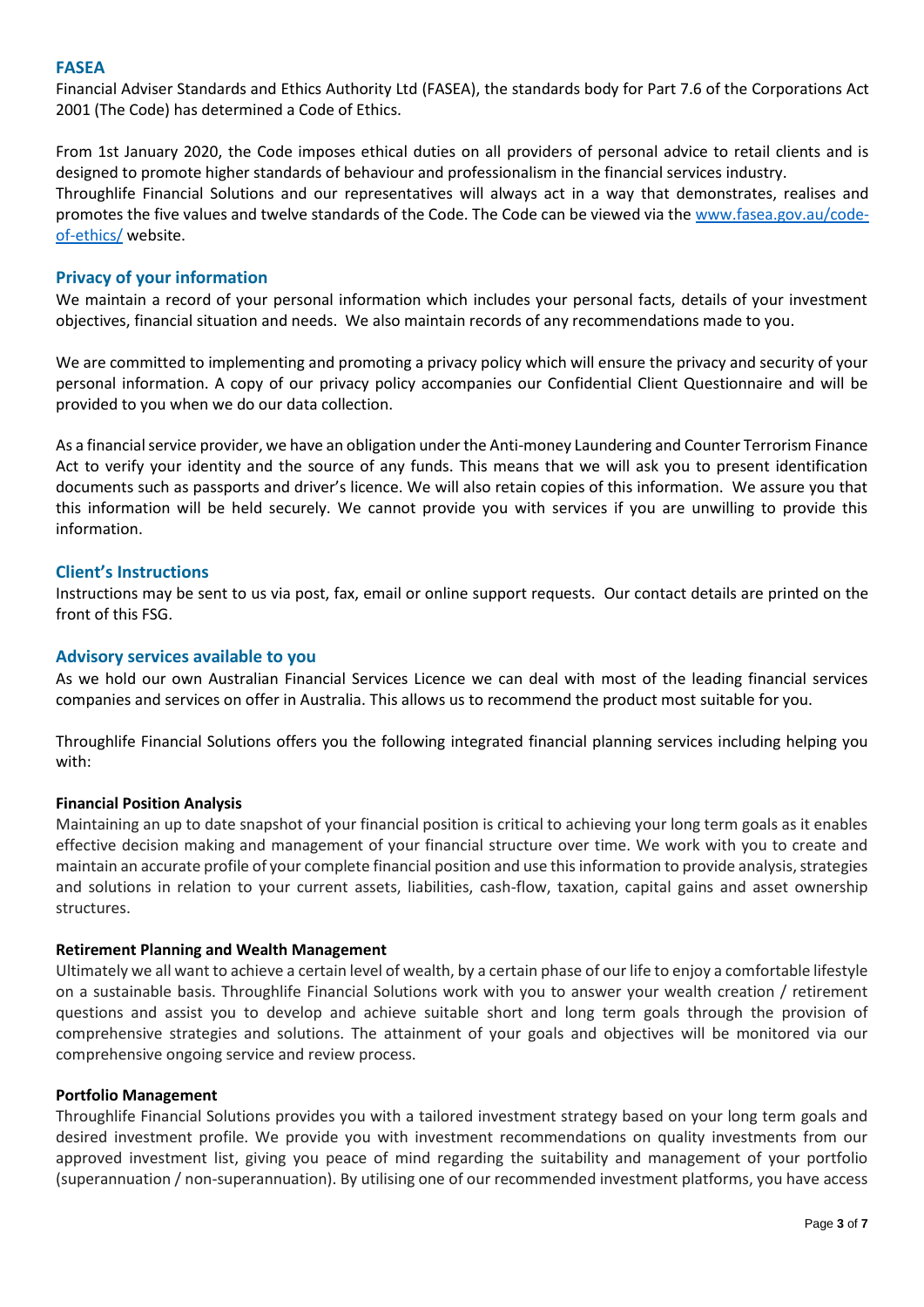to comprehensive and transparent portfolio reporting, up to date valuations and efficient taxation reporting to assist in the efficient management of your investments.

## **Superannuation Account Administration**

As Throughlife Financial Solutions is the holder of its own Australian Financial Services Licence we are able to analyse and provide a vast range of Superannuation and Account Based Pension solutions. We are your first point of contact for service and ongoing assistance in relation to your Superannuation account administration, employer Superannuation Guarantee Contributions (SGC) and maintenance of your listed beneficiaries. Furthermore, we ensure that your Superannuation fund is suitably structured to meet your ongoing needs through different life-stages.

## **Superannuation Contribution Strategies**

Our superannuation contribution management process is designed to assist you to achieve the optimum outcomes each year in relation to taxation and government funded contribution schemes. Throughlife Financial Solutions provides you with annual superannuation contribution strategies and solutions, and assistance in the implementation of these strategies.

## **Personal Insurance**

The protection of your assets is a vital component of your wealth creation plan. Your ability to earn an income is one of your most valuable assets and key to ensuring that your financial objectives are met and your family is protected in the event of injury, sickness or death. Your insurance requirements will alter as your circumstances change. We work with you to ensure that the cover you have in place is appropriate for you and your family at each stage of your life.

## **Centrelink**

We work with you over time to analyse, prepare, and re-structure (if required) your current assets and income to help maximise your Centrelink entitlements. Furthermore, we help manage your ongoing entitlements by liaising with Centrelink on your behalf (where possible), saving you time and providing you with peace of mind throughout your retirement years.

## **Estate Planning**

Along with appropriate legal professionals we help to develop strategies and solutions with regards to your Estate planning requirements to ensure that your Estate is planned, executed and distributed in an efficient and appropriate manner. The ongoing review of your estate plan is crucial to ensure that as your wishes, family and assets change over time, your estate plan is updated to ensure it remains relevant.

# **Specific product services available**

We are authorised to provide financial product advice and deal in financial products for the following classes of financial products:

Deposit and Payment Products – Basic Deposit Deposit and Payment Products – Non-basic Deposit Government Debentures, Stocks and Bonds Life Products – Investment Life Insurance Products Life Products – Life Risk Insurance Products Managed Investment Schemes including IDPS Retirement Saving Account Products **Securities** Superannuation Standard Margin lending products

When providing you with these advisory services, we act on your behalf.

Product recommendations are only made after considering their suitability for your individual investment objectives, financial situation and needs. Under the Future of Financial Advice Reforms the advice provider is obligated to act in your best interest and this requires the advice provider to collect all required information about your financial situation and needs and objectives, make inquiries into the information provided, and investigate appropriate products and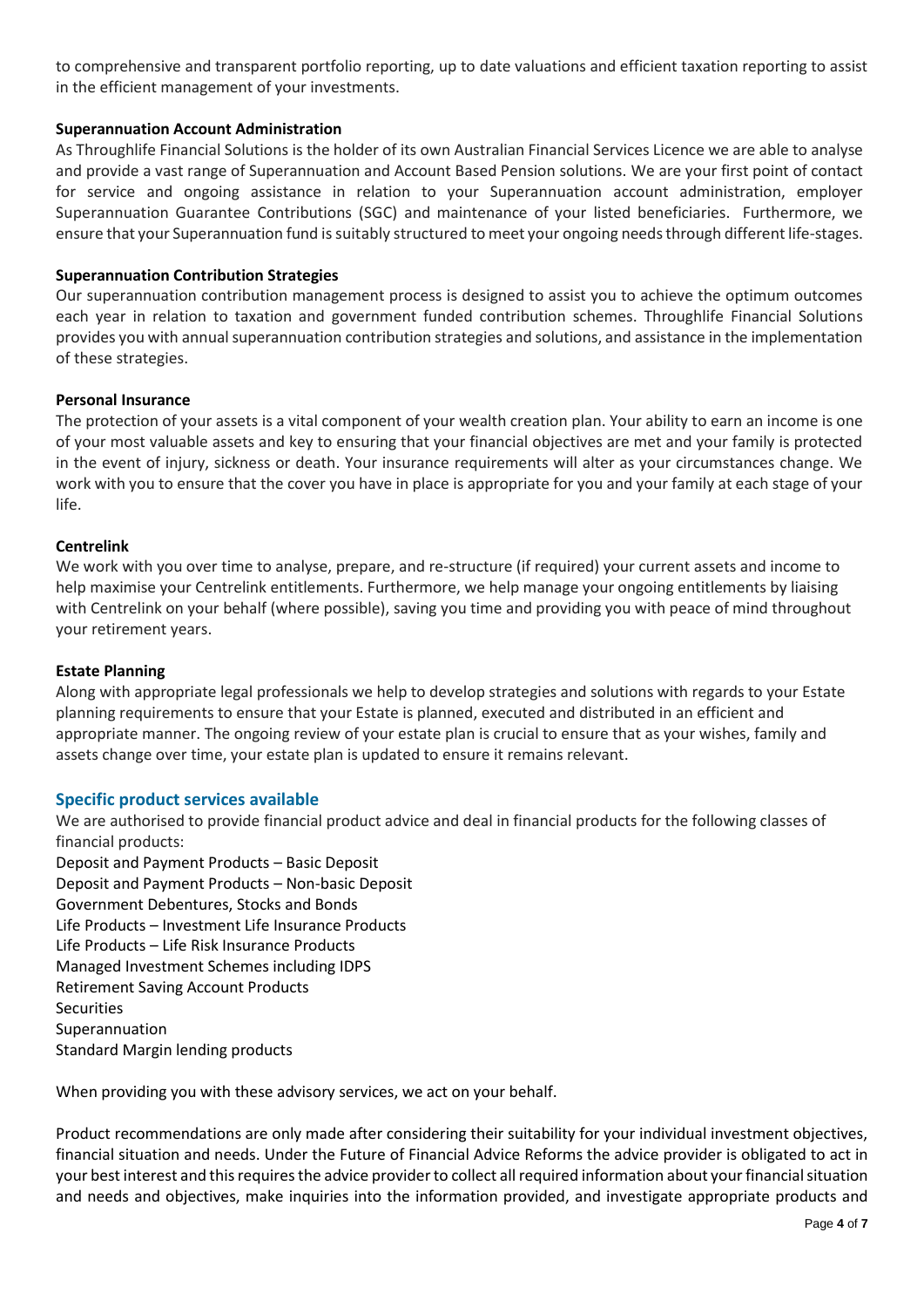strategies that will meet your needs and objectives. From time to time where the advice provider cannot recommend any appropriate products or were the advice provider feels your best interest will not be served by him/her, the advice provider has a right to refuse provision of advice or services.

We can provide regular reviews of your portfolio. If you choose to use this service, you will pay a fee that is tailored to your individual preference and circumstances.

# **We will give advice that is relevant to your personal goals, investment objectives and financial circumstances**

However to do so we need to find out your current investments, financial situation and anticipated needs before we are able to help you achieve your goals.

You have the right not to divulge this information to us if you do not wish to do so. In that case, we are required to warn you about the possible consequences of us not having your full personal information. You should read the warnings carefully.

When providing you with these advisory services, we act on your behalf.

Product recommendations are only made after considering their suitability for your individual investment objectives, financial situation and needs. Under the Corporations Act 2001 the advice provider is obligated to act in your best interest and this requires the advice provider to collect all required information about your financial situation and needs and objectives, make inquiries into the information provided, and investigate appropriate products and strategies that will meet your needs and objectives. From time to time where the advice provider cannot recommend any appropriate products or where the advice provider feels your best interest will not be served by him/her, the advice provider has a right to refuse provision of advice or services.

## **Information about associations/relationships with product issuers**

We have no direct relationship or association with any financial product issuers.

## **Initial Consultation**

Your first consultation with Throughlife Financial Solutions incurs no charge. At the conclusion of this initial meeting we will provide you with an indicative fee and a recommendation of the most effective way for you to pay.

You will then be asked to:

- 1) Confirm the scope of advice that you are requesting of us [as discussed during our meeting];
- 2) Indicate your preferred payment structure; and
- 3) Give your approval for us to commence preparations to complete a Statement of Advice (SoA).

#### **Fees**

Throughlife Financial Solutions offers a range of payment options. You and your adviser will discuss and agree the most appropriate option for you. Firstly, you have to decide which services you wish the financial planner to provide:

- 1. One off initial advice and no ongoing services
- 2. Initial advice with ongoing services to build a long-term relationship with Throughlife Financial Solutions. The fees will be spread over the period of our relationship thus the initial fee will tend to be less.

The fee for **initial advice**, otherwise known as a **Financial Planning Advice Fee is payable whether or not you decide to proceed with the recommendations in the SoA.** It can either be:

- 1. Invoiced to you directly and paid upfront;
- 2. Paid via your Superannuation, Pension or investment account. Only the portion of advice directly relation to Superannuation and Pension advice can be deducted from these types of accounts.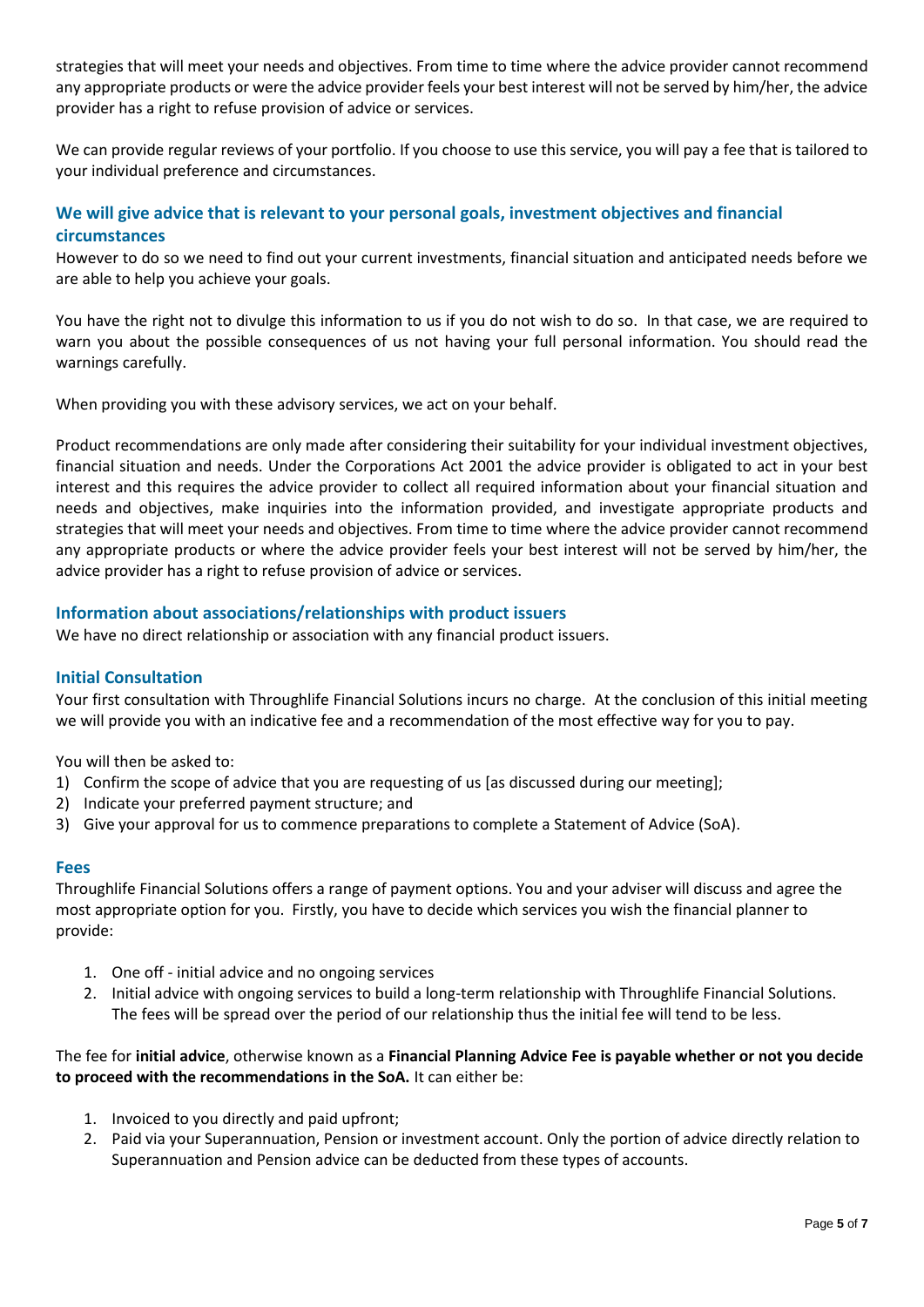The **Initial Advice fee** is quoted and agreed with you before an 'Authority to Proceed' authorisation is signed off by you. The fee charged will reflect the complexity of the work to implement the recommendations and payment can be made as outlined above.

**Ongoing Service fees** are based on the complexity of your ongoing financial strategy and your combined portfolio balance. Please note that 'combined portfolio balances' include our recommended superannuation and investment portfolios across related clients within a client file (i.e. couples).

Ongoing Service fees based on **combined portfolio balances** are **tiered** and range from 1.144% to 0.3432% per annum (inclusive of GST). Please refer to the table below for a summary of our fee tiering structure:

| <b>Throughlife Financial Solutions- Fee Tiering</b> |           |             |         |                 |                      |         |
|-----------------------------------------------------|-----------|-------------|---------|-----------------|----------------------|---------|
| <b>Brackets</b>                                     |           |             | %       | Fee for bracket | <b>Running Total</b> | %       |
| \$0                                                 | to        | \$300,000   | 1.144%  | \$3,342         | \$3,342              | 1.144%  |
| \$300,000                                           | to        | \$500,000   | 0.8008% | \$1,602         | \$5,034              | 1.0067% |
| \$500,000                                           | to        | \$800,000   | 0.3432% | \$1,030         | \$6,063              | 0.7579% |
| \$800,000                                           | to        | \$1,100,000 | 0.3432% | \$1,030         | \$7,093              | 0.6448% |
| \$1,100,000                                         | And above |             | 0.3432% |                 |                      |         |

The portion of your **Ongoing Service fee** attributed to ongoing Superannuation / Pension advice is generally payable via your Superannuation / Pension account, with any advice not-related to superannuation payable via another means i.e. cash flow/non-superannuation investment accounts.

On an annual basis we require you to provide written consent to our Ongoing Services and fees. Each year, at your Annual Review meeting we will outline the services you are entitled to receive and the ongoing service fees payable for the next 12 month period. You can cease the arrangement and associated fees at any time by providing Throughlife Financial Solutions (or the investment fund from which any fees are paid) written notice.

**Commissions** are only payable on insurance policies held outside of superannuation and will be disclosed in your SoA and annually at your Annual Review.

In addition to the above Ongoing Service fees significant changes to your circumstances requiring a **new complex strategy document** may incur a nominal initial advice fee (SoA fee).

# **SoA Preparation**

Throughlife Financial Solutions will invest a considerable amount of time in:

- researching any current investments, superannuation insurance policies, mortgages, and/or other financial services that you currently hold;
- gaining an in-depth understanding of your personal financial situation and taxation structure;
- objectively assessing the shortcomings in your current structure, strategies and arrangements; and
- establishing an ongoing review discipline to ensure that you remain on track to achieve your goals.

The SoA preparation fee is quoted and agreed with you before preparation work commences and will reflect the complexity of the work and also the value to the client.

## **Remuneration, Commissions & Other Benefits**

Throughlife Financial Solutions does not receive commission or benefits for recommending investment products.

Throughlife Financial Solutions and in turn your adviser may receive financial information and from time to time receive a benefit from product providers by way of sponsorship of educational seminars, conferences or training days. In addition, Throughlife Financial Solutions Pty Ltd and your adviser may be rewarded by incentive schemes offered by product providers when recommending the purchase of specific products. Please note, Throughlife Financial